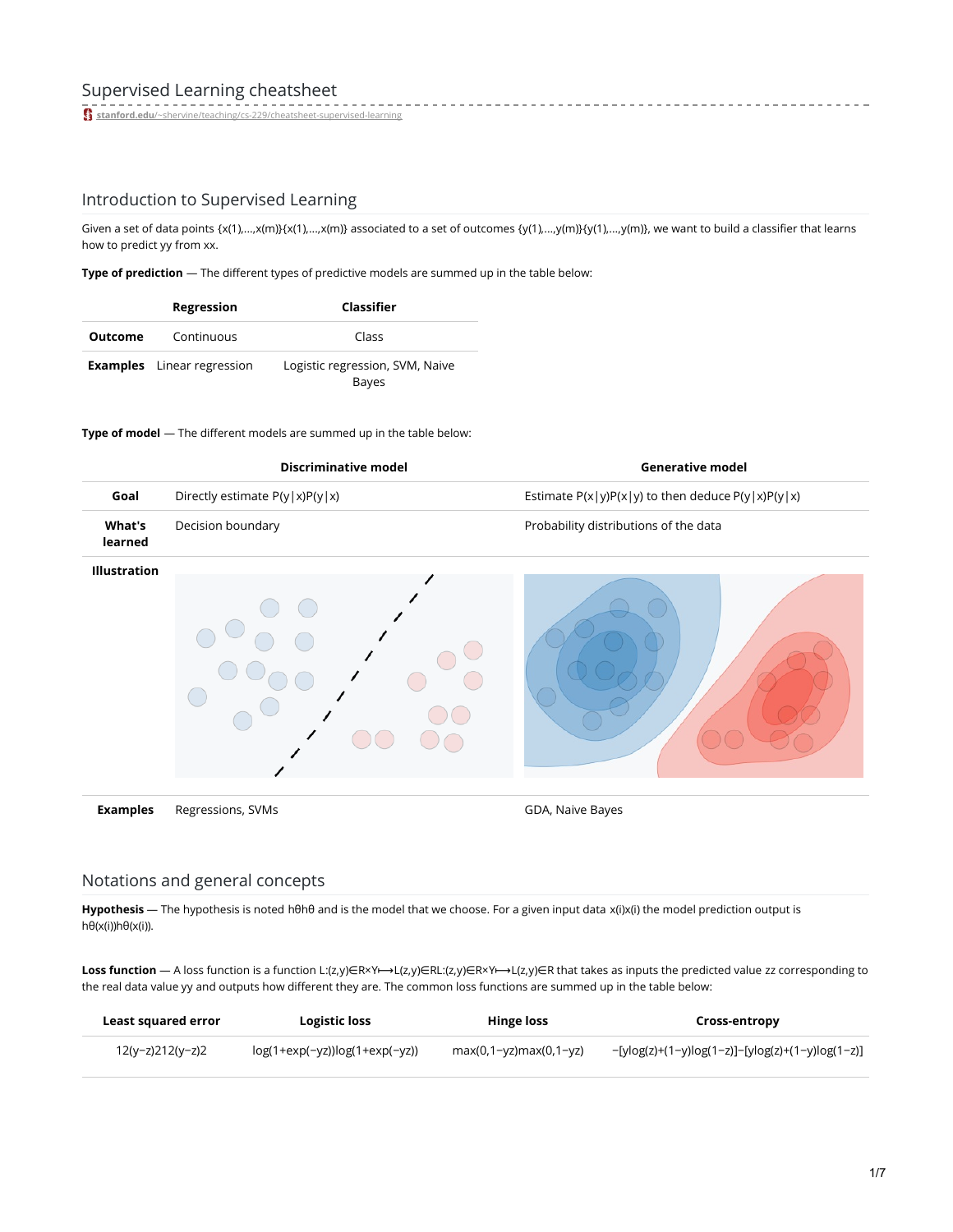

**Cost function** ― The cost function JJ is commonly used to assess the performance of a model, and is defined with the loss function LL as follows:

J(θ)=m∑i=1L(hθ(x(i)),y(i))J(θ)=∑i=1mL(hθ(x(i)),y(i))

**Gradient descent** ― By noting α∈Rα∈R the learning rate, the update rule for gradient descent is expressed with the learning rate and the cost function JJ as follows:

θ← $\theta$ -α∇J(θ)θ← $\theta$ -α∇J(θ)



Remark: Stochastic gradient descent (SGD) is updating the parameter based on each training example, and batch gradient descent is on a batch of training *examples.*

**Likelihood** ― The likelihood of a model L(θ)L(θ) given parameters θθ is used to find the optimal parameters θθ through maximizing the likelihood. In practice, we use the log-likelihood  $\ell(\theta)$ =log(L(θ)) $\ell(\theta)$ =log(L(θ)) which is easier to optimize. We have: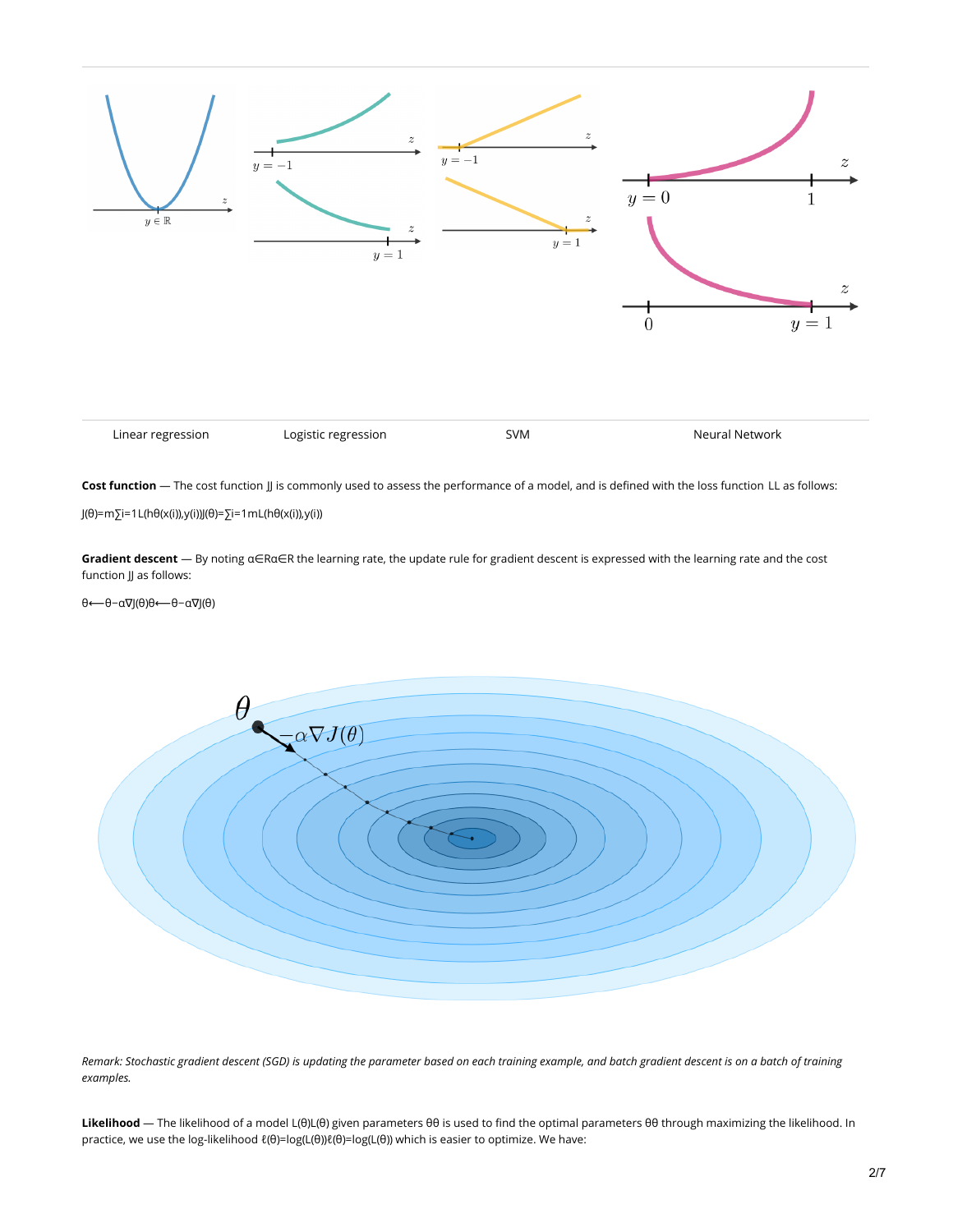**Newton's algorithm** ― The Newton's algorithm is a numerical method that finds θθ such that ℓ′(θ)=0ℓ′(θ)=0. Its update rule is as follows:

θ←θ−ℓ′(θ)ℓ′′(θ)θ←θ−ℓ′(θ)ℓ″(θ)

*Remark: the multidimensional generalization, also known as the Newton-Raphson method, has the following update rule:*

θ←θ−(∇2θℓ(θ))−1∇θℓ(θ)θ←θ−(∇θ2ℓ(θ))−1∇θℓ(θ)

### Linear models

#### Linear regression

We assume here that y|x;θ∼N(μ,σ2)y|x;θ∼N(μ,σ2)

**Normal equations** ― By noting XX the design matrix, the value of θθ that minimizes the cost function is a closed-form solution such that:

θ=(XTX)−1XTyθ=(XTX)−1XTy

**LMS algorithm** ― By noting αα the learning rate, the update rule of the Least Mean Squares (LMS) algorithm for a training set of mm data points, which is also known as the Widrow-Hoff learning rule, is as follows:

∀j,θj←θj+αm∑i=1[y(i)−hθ(x(i))]x(i)j∀j,θj←θj+α∑i=1m[y(i)−hθ(x(i))]xj(i)

*Remark: the update rule is a particular case of the gradient ascent.*

**LWR** ― Locally Weighted Regression, also known as LWR, is a variant of linear regression that weights each training example in its cost function by w(i)(x)w(i)(x), which is defined with parameter τ∈Rτ∈R as:

w(i)(x)=exp(−(x(i)−x)22τ2)w(i)(x)=exp(−(x(i)−x)22τ2)

Classification and logistic regression

**Sigmoid function** ― The sigmoid function gg, also known as the logistic function, is defined as follows:

∀z∈R,g(z)=11+e−z∈]0,1[∀z∈R,g(z)=11+e−z∈]0,1[

**Logistic regression** ― We assume here that y|x;θ∼Bernoulli(ϕ)y|x;θ∼Bernoulli(ϕ). We have the following form:

ϕ=p(y=1|x;θ)=11+exp(−θTx)=g(θTx)ϕ=p(y=1|x;θ)=11+exp(−θTx)=g(θTx)

*Remark: there is no closed form solution for the case of logistic regressions.*

**Softmax regression** ― A softmax regression, also called a multiclass logistic regression, is used to generalize logistic regression when there are more than 2 outcome classes. By convention, we set θK=0θK=0, which makes the Bernoulli parameter φiφi of each class ii equal to:

ϕi=exp(θTix)K∑j=1exp(θTjx)ϕi=exp(θiTx)∑j=1Kexp(θjTx)

### Generalized Linear Models

**Exponential family** ― A class of distributions is said to be in the exponential family if it can be written in terms of a natural parameter, also called the canonical parameter or link function, ηη, a sufficient statistic T(y)T(y) and a log-partition function a(η)a(η) as follows:

p(y;η)=b(y)exp(ηT(y)−a(η))p(y;η)=b(y)exp(ηT(y)−a(η))

Remark: we will often have T(y)=yT(y)=y. Also, exp(-a(n))exp(-a(n)) can be seen as a normalization parameter that will make sure that the probabilities sum to *one.*

Here are the most common exponential distributions summed up in the following table: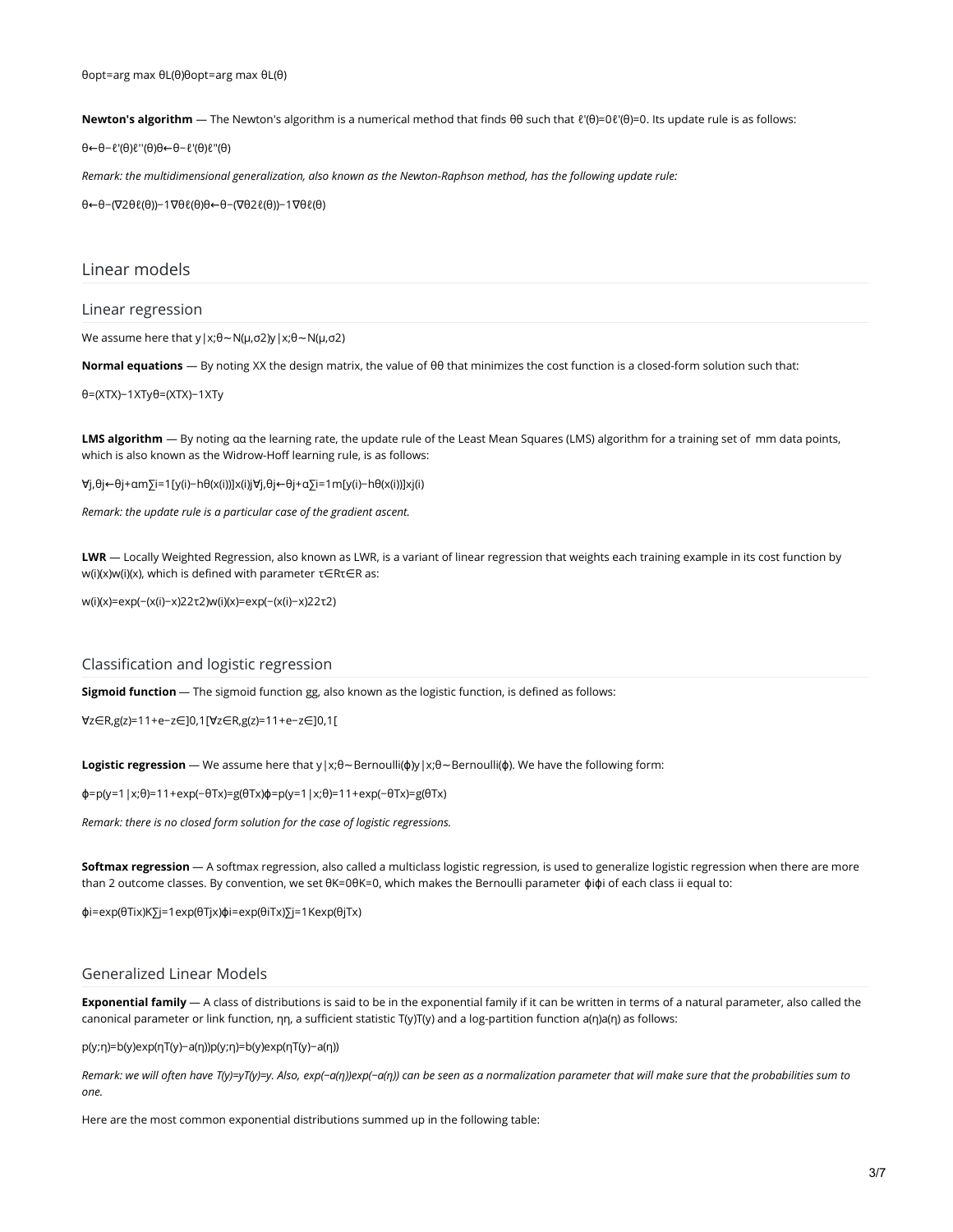| <b>Distribution</b> | ηη                                 | T(y)T(y)  | $a(\eta)a(\eta)$                   | b(y)b(y)                                   |
|---------------------|------------------------------------|-----------|------------------------------------|--------------------------------------------|
| Bernoulli           | $log(\phi_1-\phi)log(\phi_1-\phi)$ | <b>VV</b> | $log(1+exp(\eta))log(1+exp(\eta))$ | 11                                         |
| Gaussian            | μμ                                 | ٧V        | n22n22                             | $1\sqrt{2\pi}$ exp(-y22)12 $\pi$ exp(-y22) |
| Poisson             | $log(\lambda)log(\lambda)$         | yy        | enen                               | 1y!1y!                                     |
| Geometric           | $log(1-\phi)log(1-\phi)$           | <b>VV</b> | $log(en1-en)log(en1-en)$           | 11                                         |

**Assumptions of GLMs** ― Generalized Linear Models (GLM) aim at predicting a random variable yy as a function of x∈Rn+1x∈Rn+1 and rely on the following 3 assumptions:

(1)y|x;θ∼ExpFamily(η)(1)y|x;θ∼ExpFamily(η)

(2)hθ(x)=E[y|x;θ](2)hθ(x)=E[y|x;θ]

(3)η=θTx(3)η=θTx

*Remark: ordinary least squares and logistic regression are special cases of generalized linear models.*

# Support Vector Machines

The goal of support vector machines is to find the line that maximizes the minimum distance to the line.

**Optimal margin classifier** ― The optimal margin classifier hh is such that:

h(x)=sign(wTx−b)h(x)=sign(wTx−b)

where (w,b)∈Rn×R(w,b)∈Rn×R is the solution of the following optimization problem:

min12||w||2such that y(i)(wTx(i)−b)⩾1min12||w||2such that y(i)(wTx(i)−b)⩾1



*Remark: the line is defined as wTx−b=0wTx−b=0.*

**Hinge loss** ― The hinge loss is used in the setting of SVMs and is defined as follows:

L(z,y)=[1−yz]+=max(0,1−yz)L(z,y)=[1−yz]+=max(0,1−yz)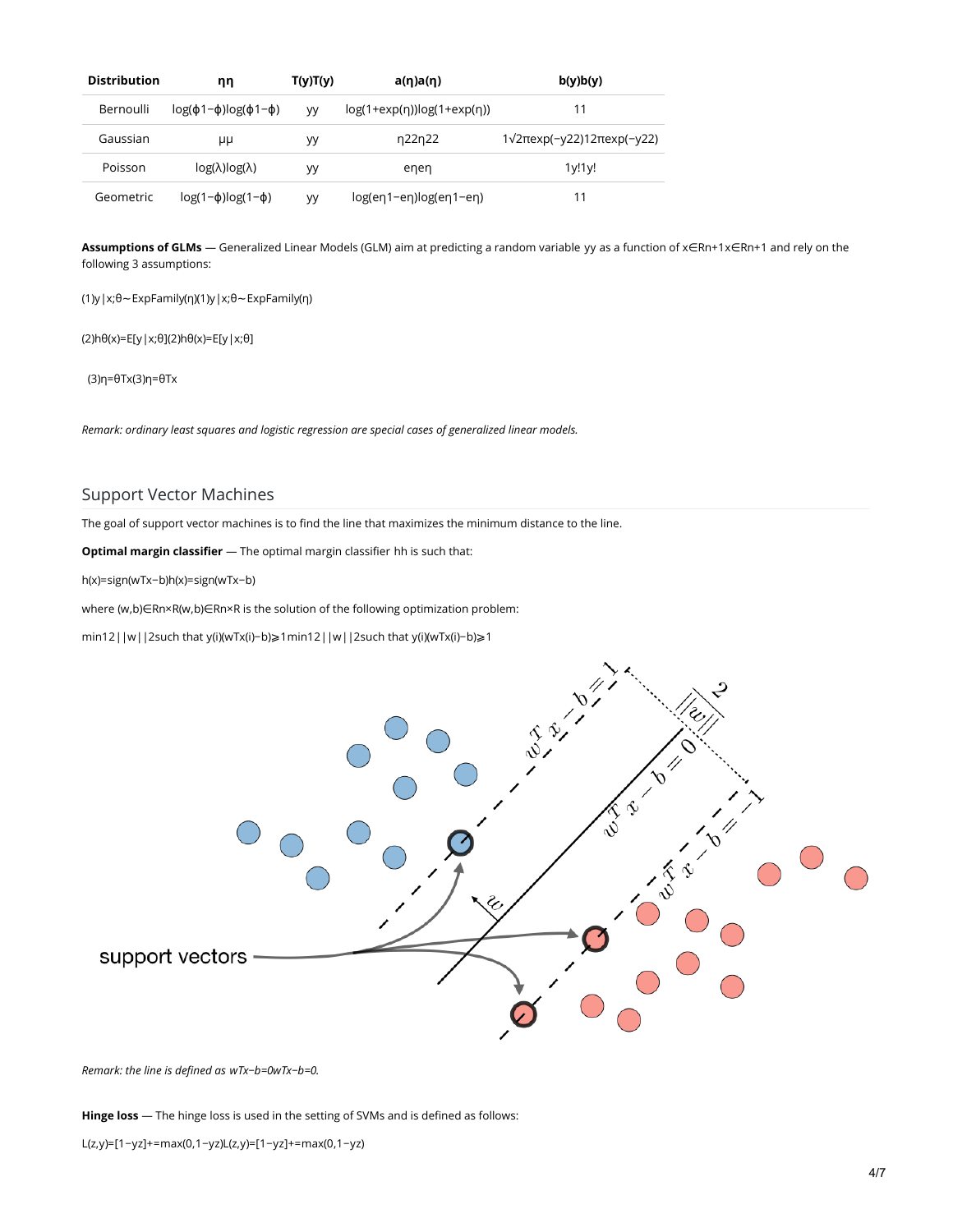#### **Kernel** ― Given a feature mapping ϕϕ, we define the kernel KK to be defined as:

#### K(x,z)=ϕ(x)Tϕ(z)K(x,z)=ϕ(x)Tϕ(z)

In practice, the kernel KK defined by K(x,z)=exp(−||x−z||22σ2)K(x,z)=exp(−||x−z||22σ2) is called the Gaussian kernel and is commonly used.



Remark: we say that we use the "kernel trick" to compute the cost function using the kernel because we actually don't need to know the explicit mapping  $\phi\phi$ , *which is often very complicated. Instead, only the values K(x,z)K(x,z) are needed.*

**Lagrangian** ― We define the Lagrangian L(w,b)L(w,b) as follows:

L(w,b)=f(w)+l∑i=1βihi(w)L(w,b)=f(w)+∑i=1lβihi(w)

*Remark: the coefficients βiβi are called the Lagrange multipliers.*

## Generative Learning

A generative model first tries to learn how the data is generated by estimating  $P(x|y)P(x|y)$ , which we can then use to estimate  $P(y|x)P(y|x)$  by using Bayes' rule.

#### Gaussian Discriminant Analysis

**Setting** — The Gaussian Discriminant Analysis assumes that yy and  $x|y=0x|y=0$  and  $x|y=1x|y=1$  are such that:

(1)y∼Bernoulli(ϕ)(1)y∼Bernoulli(ϕ)

(2)x|y=0∼N(μ0,Σ)(2)x|y=0∼N(μ0,Σ)

(3)x|y=1∼N(μ1,Σ)(3)x|y=1∼N(μ1,Σ)

**Estimation** ― The following table sums up the estimates that we find when maximizing the likelihood:

| ^фф^ | ^μj(j=0,1)μj^(j=0,1)                                                                                                                                                          |  |
|------|-------------------------------------------------------------------------------------------------------------------------------------------------------------------------------|--|
|      | 1mm\lin=11{y(i)=1}1m\lin=1m1{y(i)=1} \mnsi=1m(x(i)=1} \mnsi=11{y(i)=j}x(i)\lin=11{y(i)=j}\lin=1m1{y(i)=j}x(i)\lin=1m1{y(i)=j} 1mm\lin=1x(x(i)-µy(i))(x(i)-µy(i))T1m\lin=1m(x( |  |

Naive Bayes

**Assumption** ― The Naive Bayes model supposes that the features of each data point are all independent:

P(x|y)=P(x1,x2,...|y)=P(x1|y)P(x2|y)...=n∏i=1P(xi|y)P(x|y)=P(x1,x2,...|y)=P(x1|y)P(x2|y)...=∏i=1nP(xi|y)

**Solutions** ― Maximizing the log-likelihood gives the following solutions, with k∈{0,1},l∈[[1,L]]k∈{0,1},l∈[[1,L]]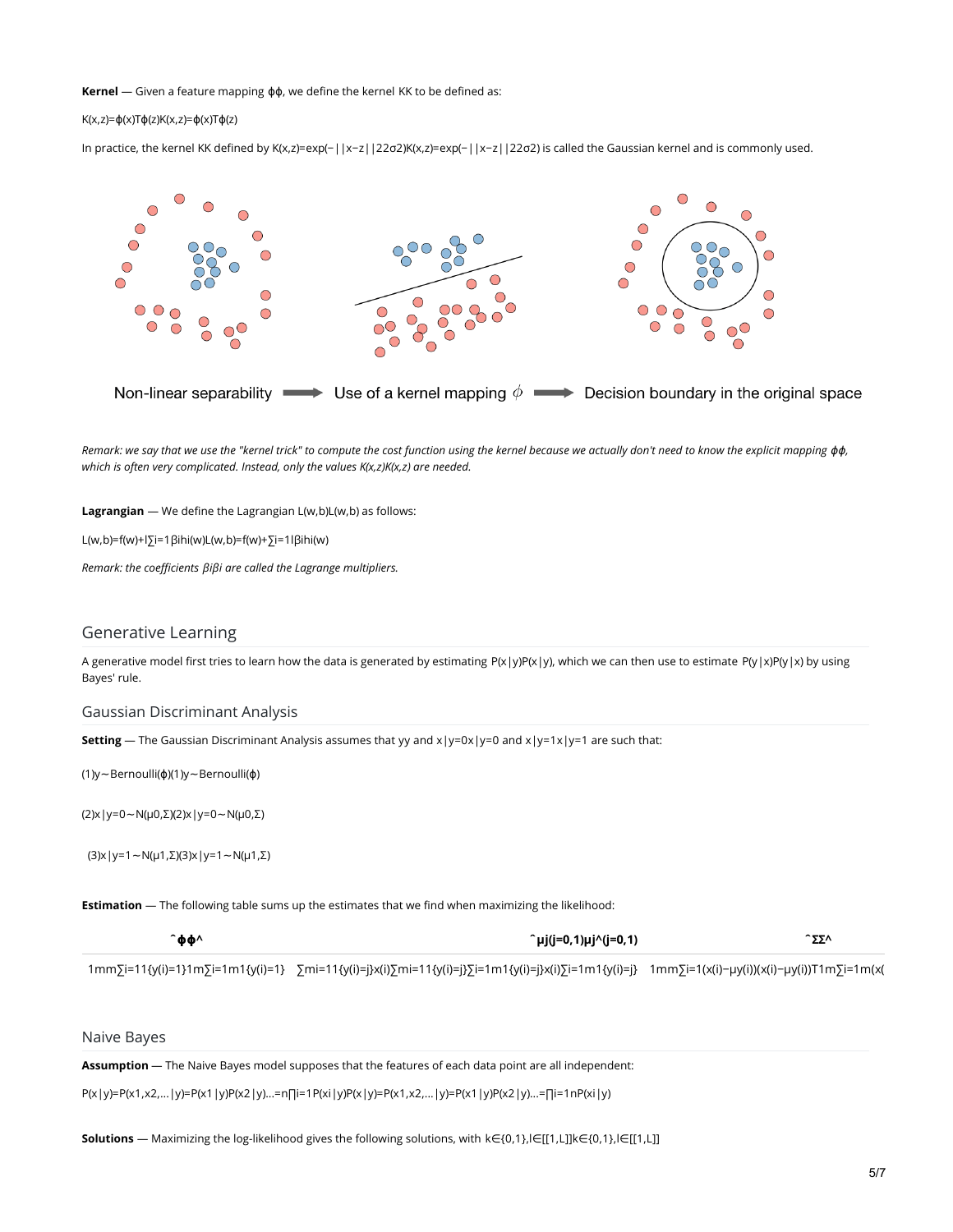$P(y=k)=1$ m×#{j|y(j)=k} and P(xi=l|y=k)=#{j|y(j)=k and x(j)i=l}#{j|y(j)=k}P(y=k)=1m×#{j|y(j)=k} and P(xi=l|y=k)=#{j|y(j)=k and xi(j)=l}#{j|y(j)=k}

*Remark: Naive Bayes is widely used for text classification and spam detection.*

# Tree-based and ensemble methods

These methods can be used for both regression and classification problems.

**CART** ― Classification and Regression Trees (CART), commonly known as decision trees, can be represented as binary trees. They have the advantage to be very interpretable.

**Random forest** ― It is a tree-based technique that uses a high number of decision trees built out of randomly selected sets of features. Contrary to the simple decision tree, it is highly uninterpretable but its generally good performance makes it a popular algorithm.

*Remark: random forests are a type of ensemble methods.*

**Boosting** ― The idea of boosting methods is to combine several weak learners to form a stronger one. The main ones are summed up in the table below:

| <b>Adaptive boosting</b>                                                                          | <b>Gradient boosting</b>                       |
|---------------------------------------------------------------------------------------------------|------------------------------------------------|
| • Known as Adaboost l<br>• High weights are put on errors to improve at the next boosting<br>step | • Weak learners trained on remaining<br>errors |

# Other non-parametric approaches

**kk-nearest neighbors** ― The kk-nearest neighbors algorithm, commonly known as kk-NN, is a non-parametric approach where the response of a data point is determined by the nature of its kk neighbors from the training set. It can be used in both classification and regression settings.

Remark: The higher the parameter kk, the higher the bias, and the lower the parameter kk, the higher the variance.



### Learning Theory

**Union bound** ― Let A1,...,AkA1,...,Ak be kk events. We have:

P(A1∪...∪Ak)⩽P(A1)+...+P(Ak)P(A1∪...∪Ak)⩽P(A1)+...+P(Ak)